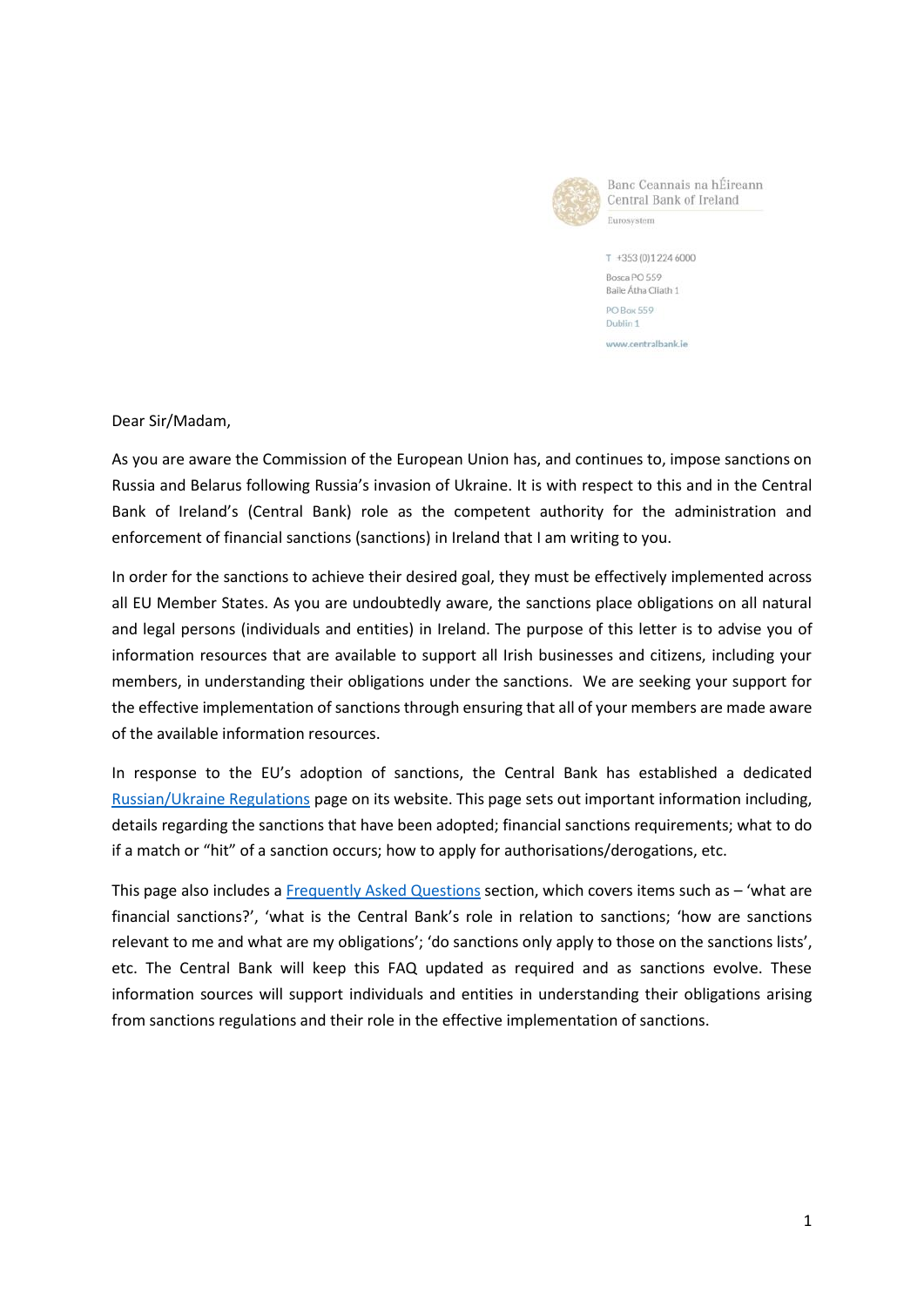

In addition to seeking your support in sharing the above information resources with your members, we also request that you advise your members of the following key messages with respect to sanctions:

- 1. The adoption of sanctions places legally binding obligations on all individuals and entities;
- 2. There is a legal obligation not to transfer funds, or make funds or economic resources available, directly or indirectly, to a sanctioned entity or individual;
- 3. Accounts, funds, or other assets belonging to a sanctioned entity or individual must be frozen without delay so that they cannot be made available, directly or indirectly, to that sanctioned individual, entity, or body;
- 4. Where accounts, funds, or other assets have been frozen this must be reported, without delay, to the Central Bank, using the [Sanctions Return Form,](https://www.centralbank.ie/docs/default-source/regulation/how-we-regulate/international-financial-sanctions/sanctions-return-form.xlsx?sfvrsn=6) which should be submitted by email to [sanctions@centralbank.ie;](mailto:sanctions@centralbank.ie)
- 5. In circumstances where an entity or an individual is owned or controlled by a sanctioned entity or individual, the sanctions extend to that entity or individual. Therefore, all individuals and entities must assess the ownership/control of its counterparts to determine if the sanctions are applicable. The [EU Commission's guidance on ownership and control](https://ec.europa.eu/info/sites/default/files/business_economy_euro/banking_and_finance/documents/201217-human-rights-guidance-note_en.pdf) provides further information on this element of sanctions;
- 6. Given the developing situation in Ukraine, it is likely that the sanctions lists will be expanded/updated and it is the responsibility of all individuals and entities to ensure that they are aware of the most up-to-date sanctions lists; and
- 7. If an individual or entity identifies a breach, or suspected breach of sanctions, this must be reported to An Garda Síochána.

## **Derogations**

Many EU Regulations relating to financial sanctions contain certain derogation provisions. Such provisions provide that competent authorities of the Member States may authorise, strictly subject to the derogation conditions as set out in the relevant legal acts, the release of certain frozen funds or economic resources, the making of funds or economic resources available, directly or indirectly, to or for the benefit of a designated person, or the ability to provide goods or services to a designated person. . The Central Bank, as the competent authority for financial sanctions, considers such derogation requests in respect of financial sanctions. Derogation applications should be made to the Central Bank using the [Derogation Application Form.](https://www.centralbank.ie/docs/default-source/regulation/how-we-regulate/international-financial-sanctions/sanctions-derogation-application-form.docx?sfvrsn=2) Completed application forms, together with relevant information and documentation, should be submitted by email to: [sanctions@centralbank.ie.](mailto:sanctions@centralbank.ie)